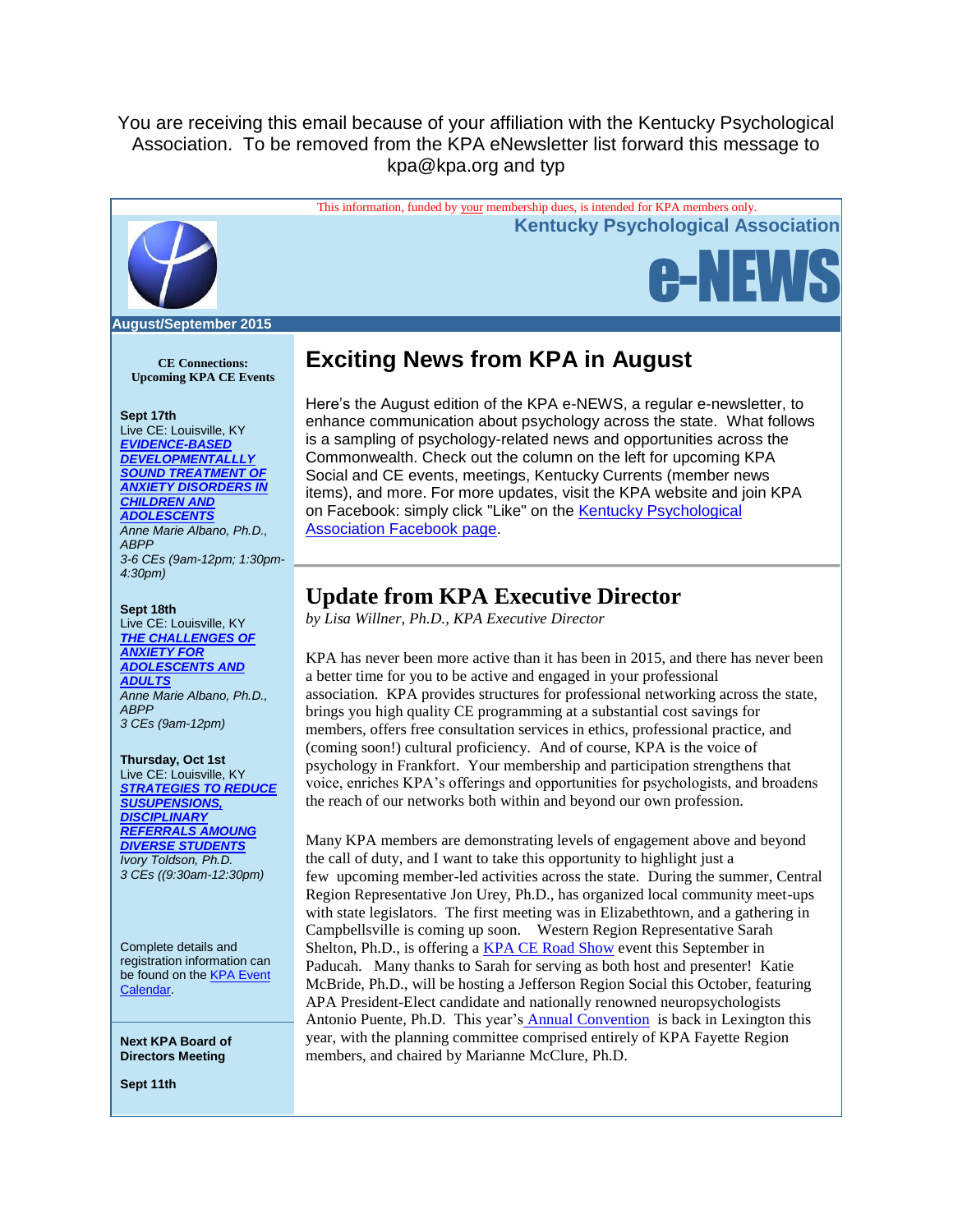### [KPA Board of Directors](http://www.kpa.org/link.asp?e=alexandra@kpa.org&job=2028571&ymlink=3983615&finalurl=http%3A%2F%2Fwww%2Ekpa%2Eorg%2F%3Fpage%3DBoardofDirectors) list

#### **KPA Book Corner**

The KPA Book Corner highlights books written by KPA Members and those recommended by KPA speakers, including those from the 2013 Convention. Click here to take a look at [our current listings.](http://www.kpa.org/link.asp?e=alexandra@kpa.org&job=2028571&ymlink=3983615&finalurl=http%3A%2F%2Fwww%2Ekpa%2Eorg%2F%3F477)

If you have presented for KPA or are a KPA Member author, please send your suggested items to kpa@kpa.org.(If you order Book Corner recommendations or other items through Amazon, remember to access the Amazon site by clicking on the Amazon link on the KPA home page - Amazon donates a small percentage of these purchases back to KPA!)

Please note that there are currently several ways for you to increase your own participation in KPA in ways both large and small. Open nominations for the KPA Board of Directors have been open until recently, and the KPA Board Ballot will be posted soon. Leadership makes a real difference, so be sure to use your exclusive member privilege and vote! The KPA Member [RxP Survey](http://www.kpa.org/link.asp?e=alexandra@kpa.org&job=2028571&ymlink=3983615&finalurl=http%3A%2F%2Fwww%2Ekpa%2Eorg%2Fdefault%2Easp%3Fpage%3DRxPSurvey) remains open until midnight on September 1. If you haven't already, please take a few minutes of your time to share your views on prescriptive authority for psychologists. Thank you to all of you who submitted nominations for this year's KPA Awards. This was a highly competitive year for these prestigious awards; winners will be announced soon. There are a few **KPA and KPF Committees** with member openings. Please consider applying! Finally, note that nominations are now open for the KPF Multicultural Awards. For the first time this year, these awards will be presented during KPA's Annual Awards Luncheon during Convention.

As always, thanks to all of you for your membership, participation, and engagement. Please do not hesitate to contact me for additional information about any of KPA's or KPF's activities and initiatives.

e.

I look forward to seeing you at a KPA event soon!



**Kentucky Psychological Foundation News**

#### **Community Bulletin Board**

A forum is available to any KPA member who would like to post information that the psychology community may find interesting or helpful or for which psychology input is requested. Visit the **[Community Bulletin Board](http://www.kpa.org/link.asp?e=alexandra@kpa.org&job=2028571&ymlink=3983615&finalurl=http%3A%2F%2Fkpa%2Esite%2Dym%2Ecom%2Fforums%2F) to** view current messages or to post a new message.

**Advertisements:**

 $\mathcal{L}_\text{max}$  and  $\mathcal{L}_\text{max}$  and  $\mathcal{L}_\text{max}$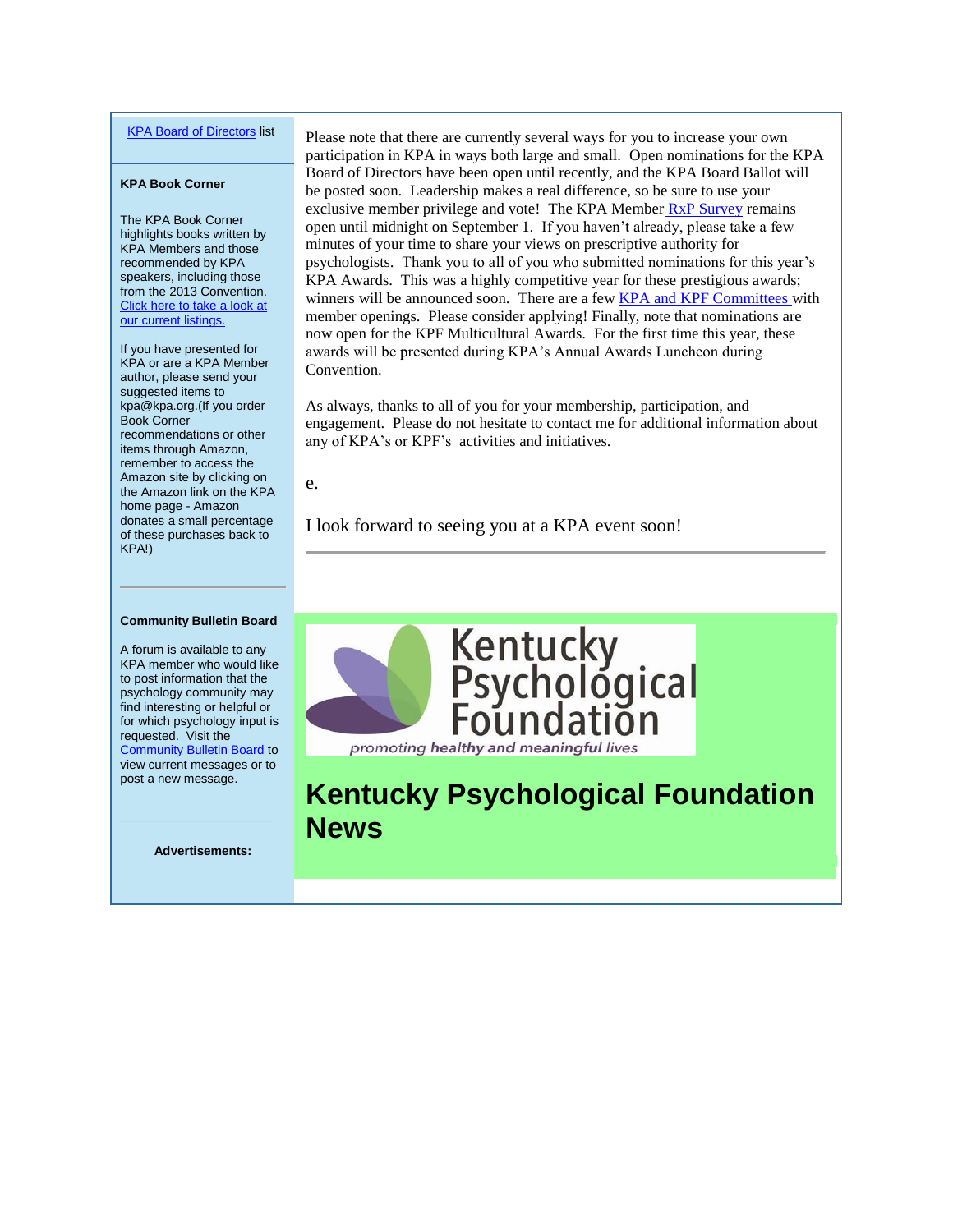

**LICENSE DEFENSE** 

**Click Here For More Information** 

& MENTAL HEALTH LAW The Diversity Committee of the Kentucky Psychological Foundation (KPF) is committed to advancing the integration of cultural sensitivity across KPA's organizational structure, within all KPA initiatives, and throughout our communities and the state.

**[Di](http://www.kpa.org/link.asp?e=alexandra@kpa.org&job=2028571&ymlink=3983615&finalurl=https%3A%2F%2Fkpa%2Esite%2Dym%2Ecom%2Fresource%2Fresmgr%2FeNews%2FAttorneyAd%2DProfessionalPsych%2Epdf)versity Committee Update**

HAZELRIGG & COX, LL The committee's most recent initiative was a May Diversity Conference, **EXAMPLE COLORED COMPANY COMPANY CONTRIGUES IN A SKILLS WITH EXAMPLE CONTRIGUES AND A SKILLS WITH A SKILLS WITH**<br>ATTORNEYS AT LAW • FRANKED ON **DEPARK DESCRIPT OF A SKILLS WITH ETHNICALLY AND RACIALLY DIVERSE Clients, with** 



keynote speaker (and KPA member) Monnica Williams, Ph.D. In the spirit of clinician growth, the conference included diversity committee members facilitating cultural consultations with participants, offering an opportunity for workshop attendees to discuss the role of culture and cultural identities in work with specific clients within a friendly and welcoming environment. The committee is planning to make cultural consultations for [KP](http://www.kpa.org/link.asp?e=alexandra@kpa.org&job=2028571&ymlink=3983615&finalurl=https%3A%2F%2Fkpa%2Esite%2Dym%2Ecom%2Fresource%2Fresmgr%2FAdvertisements%2FGo%2DHire%5FAD%2D%5FKPA%5Fadvertising%5F%2Epdf)A members an ongoing component of its work.

On October 1, we are sponsoring a full day of programming in collaboration with Jefferson County Public Schools (which serves 1 out of 7 of Kentucky's schoolchildren) and Louisville Metro Government featuring psychologist and US Dept of Education Director Dr. Ivory Toldson. Dr. Toldson will present a day-long series of talks aimed at a broad range of audiences including psychologists, teachers, school administrators and support personnel, community health providers, researchers, psychology and criminal justice students, religious institutions, and the community at **Indum** large. The broad theme for these talks will be promoting academic success

and positive behavior for diverse students, particularly males of color and students in poverty. The Continuing Education event for psychologists takes place from 9:30 – 12:30 on October 1. [Registration is now open.](http://www.kpa.org/link.asp?e=alexandra@kpa.org&job=2028571&ymlink=3983615&finalurl=http%3A%2F%2Fwww%2Ekpa%2Eorg%2Fevents%2Fevent%5Fdetails%2Easp%3Fid%3D652844%26group%3D)

The Diversity Committee has an active Multicultural Awards program, incentivizes growth in multicultural understanding to KPA's elected leadership by offering leader discounts on diversity programs, and recently recommended the addition of a dedicated Diversity Representative to the KPA Board of Directors, which the KPA Board unanimously approved.

# **Multi-Cultural Award Nominations now being accepted!**

The Kentucky Psychological Foundation has opened applications for the 2015 Multicultural Awards. The awards will be presented in November at the 2015 KPA Annual Convention in Lexington, KY.

Multicultural Professional Development Award - Qualified applicants are psychologists who represent an ethnic/racial diverse group. The cash award may be used for a specific multicultural initiative, training, conference, event, or membership dues to a multicultural national professional organization. Award recipient must be a KPA member in good standing. Reward amount: up to \$500

### **Members in the Media**

**\_\_\_\_\_\_\_\_\_\_\_\_\_\_\_\_\_\_\_\_\_\_\_** 

**EMPLOYMENT AND DEVELOPME** 

The following member appeared on "Let's Talk" at 970AM WGTK with fellow KPA member Stan Frager, Ph.D.

**Karyn McKenzie, Ph.D**. discussed Healthy Relationships

**Brigid Kleinman, Ph.d., Jennifer Price, Ph.D**., and **Cay Shawler, M.S.** had an op ed in the Courier Journal on August 22, 2015 educating on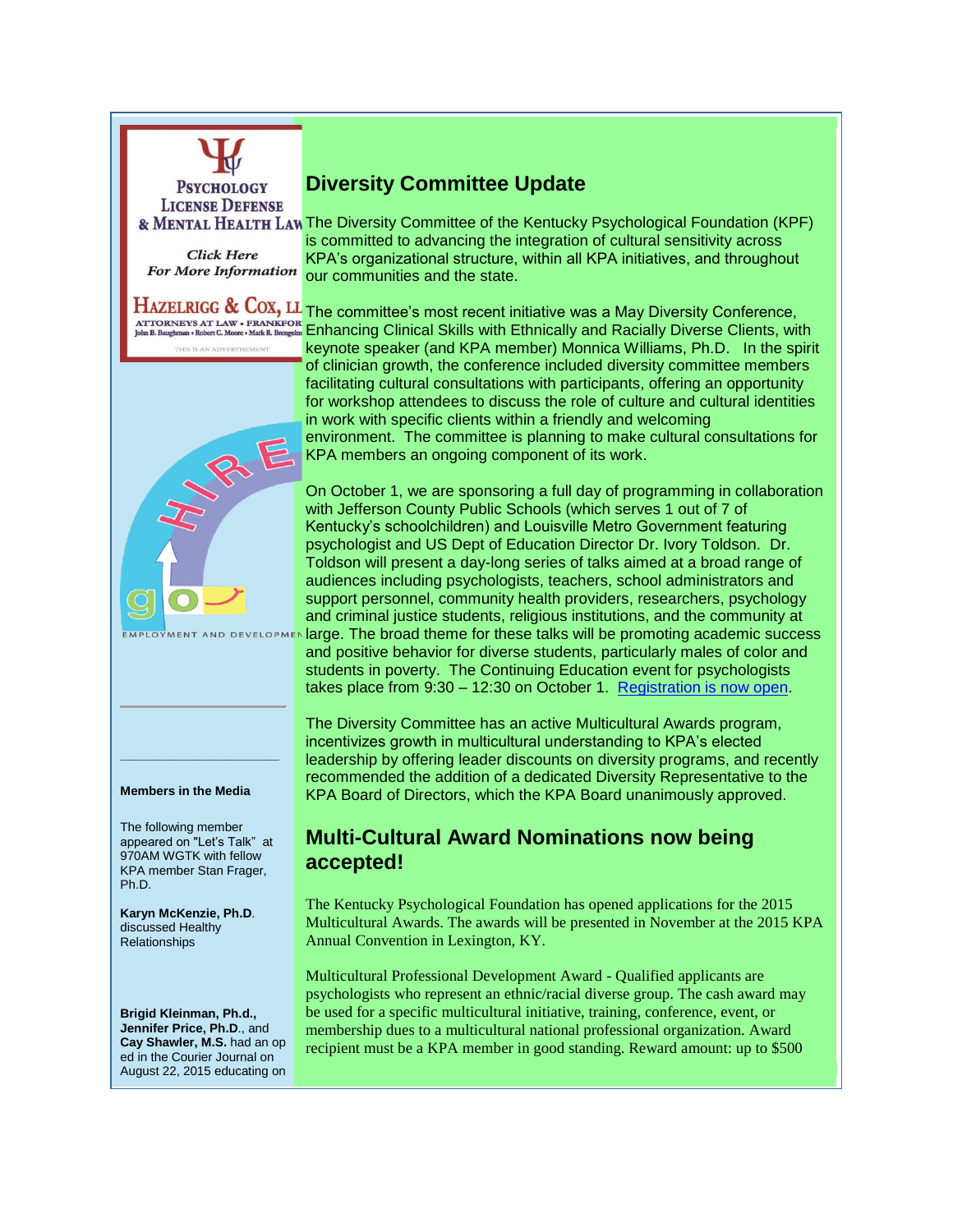transgender issues.

*Please send your announcements to kpa@kpa.org so that your news may be shared with the KPA membership.* 

### **KPA Interest Sections**

Joining KPA Interest Sections is free and participation on the listservs is an exclusive member benefit. Many ideas, resources, and requests for treatment recommendations and other opportunities flow through the KPA listservs daily. Here is an excerpt from a post on the KPA Clinical listserv: "Thank you to everyone who shared their experiences with me. I was quite surprised at the variability of your responses.....Nice to have a community to call on for advice when such situations arise!" If you want to expand your resources and deepen your own sense of community within KPA, visit the KPA Interest Section webpage for instructions on how to join a KPA Interest Section.

**Interest Section Details** [Listserv Details](http://www.kpa.org/link.asp?e=alexandra@kpa.org&job=2028571&ymlink=3983615&finalurl=https%3A%2F%2Fkpa%2Esite%2Dym%2Ecom%2F%3FKPAListservs)

Multicultural Student Professional Development Award - Qualified applicants are psychology graduate students representing an ethnic/racial diverse group. Award money may be used for a specific multicultural initiative, training, conference, event, or dues to a multicultural national professional organization. Award recipient must be a KPA member in good standing. Reward amount: up to \$350

Application process and accountability:

An application for either of the Professional Development Awards requires a Letter of Interest specifically stating the goals/purpose for which the funds will be used, the amount requested, and a CV. Applications will be reviewed by the KPF Diversity Committee. The deadline to apply is September 9, 2015.

Within 12 months after receiving the award, winners will be required to submit a brief letter explaining how the money was used and how the funds contributed to the goals stated in the letter of interest. The winner of the student award will also be required to submit within 12 months a brief statement signed by an academic mentor or advisor verifying the use of the award.

To apply: Send your letter of interest and CV to [kpa@kpa.org](mailto:kpa@kpa.org) with KPF Multicultural Award in the subject line.

## **Public Education Committee Update**

The KPF Public Education Committee recently had an educational op ed piece, [Transgender Remains a Confusing Concept,](http://www.kpa.org/link.asp?e=alexandra@kpa.org&job=2028571&ymlink=3983615&finalurl=http%3A%2F%2Fwww%2Ecourier%2Djournal%2Ecom%2Fstory%2Fopinion%2Fcontributors%2F2015%2F08%2F24%2Ftransgender%2Dremains%2Dconfusing%2Dconcept%2F31987397%2F) published in the Louisville Courier-Journal, Kentucky's highest circulation newspaper. Additionally, the Public Education Committee along with KPF board members and several KPA members, have recently become involved in a very promising [project](http://www.kpa.org/link.asp?e=alexandra@kpa.org&job=2028571&ymlink=3983615&finalurl=http%3A%2F%2Fwww%2Ebigthinky%2Ecom%2F%23%21hello%2Dtomorrow%2Fc1jw6) with Wordsworth Group, an innovative media and publishing organization, with the goal of providing accessible information about mental health and wellness to preschool, kindergarten, and early elementary-age children. The first issue of Th!nk Magazine was geared toward Kindergarten readiness, and was distributed broadly throughout Jefferson County. Subsequent editions will be distributed in public schools statewide. Sample copies of Th!nk will be available at the KPF table during the KPA Annual Convention.

## **[Re](http://www.kpa.org/link.asp?e=alexandra@kpa.org&job=2028571&ymlink=3983615&finalurl=http%3A%2F%2Fwww%2Eapait%2Eorg%2Fapait%2F)search Colloquium Travel Award**

INSURANCE PROGRAM<sup>1</sup> The Kentucky Psychological Foundation has created an initiative to support For Psychologists By Psychologist the presentation of research colloquia by psychologists in academic or research settings within the Commonwealth of Kentucky. The purpose of Endorsed  $b<sub>y</sub>$  this initiative is to foster inter-institutional networking between Kentucky Kentucky Psychologica academic or research institutions, promote the exchange of ideas, and Association provide career-development opportunities for academic and research psychologists within the Commonwealth. [Click here for details.](http://www.kpa.org/link.asp?e=alexandra@kpa.org&job=2028571&ymlink=3983615&finalurl=https%3A%2F%2Fkpa%2Esite%2Dym%2Ecom%2F%3F638)

Join KPA and KPAGS on Facebook!

Join KPF in building a psychologically healthy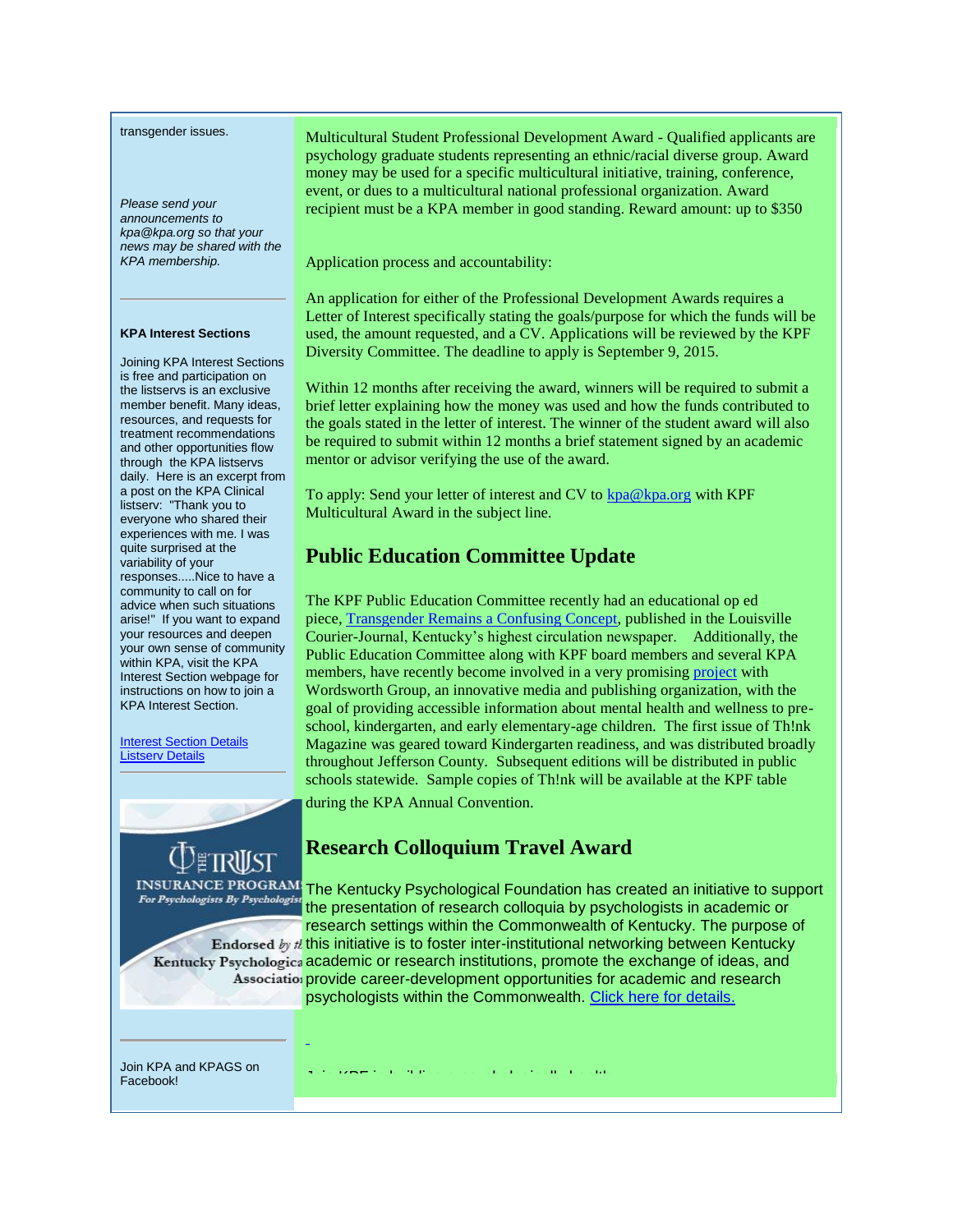KPA has always been an organization that works to be inclusive of all psychologists in the state. Kentucky Psychological Association is officially on the popular social networking site, Facebook.com, and currently has 378 "friends". All you need to do to join the Kentucky Psychological Association on Facebook is to select the "Like" button after finding our group on Facebook. Please be sure to search for "Kentucky Psychological Association "and review the KPA Social Media/Forum Policy. The KPA Graduate Students (KPAGS) are also on Facebook! Stay up to date with the latest KPAGS news and communicate with other psychology graduate students from around the state!

### **Advertise in the KPA e-Newsletter!**

The bi-monthly editions of the KPA e-Newsletter, are distributed to over 1100 KPA members. The eNewsletter is sent via blast email at the end of Jan, March, May, July, Sept and Nov with submissions accepted at any time. Complete information and pricing details are available on the KPA Advertising webpage.

### **Support KPA During in 2015 via Shopping on Amazon.com**

You can support KPA when shopping on Amazon by clicking the Amazon link on the main KPA website as a first step in making purchases on Amazon.com. Up to 3% of every purchase made on Amazon when you click their link on the main KPA website benefits KPA.

**The Easiest Way to Accept Payments**

Kentucky! [\(DONATE](http://www.kpa.org/link.asp?e=alexandra@kpa.org&job=2028571&ymlink=3983615&finalurl=http%3A%2F%2Fwww%2Ekpa%2Eorg%2Fdonations%2F) today. (All contributions to the Kentucky Psychological Foundation are fully tax deductible.)

# **2015 Convention Update**

*by Marianne McClure, Chair 2015 Convention*r

Registration is now open for [The Kentucky Psychological Association's](http://www.kpa.org/link.asp?e=alexandra@kpa.org&job=2028571&ymlink=3983615&finalurl=https%3A%2F%2Fkpa%2Esite%2Dym%2Ecom%2F%3F2015%5FConvention)  2015 Annual Convention – [Creating our Future in a Transforming](http://www.kpa.org/link.asp?e=alexandra@kpa.org&job=2028571&ymlink=3983615&finalurl=https%3A%2F%2Fkpa%2Esite%2Dym%2Ecom%2F%3F2015%5FConvention)  [Landscape.](http://www.kpa.org/link.asp?e=alexandra@kpa.org&job=2028571&ymlink=3983615&finalurl=https%3A%2F%2Fkpa%2Esite%2Dym%2Ecom%2F%3F2015%5FConvention) Full details about the Convention which will be held November 5 – 7 at the Marriott Griffin Gate Resort are available on the KPA Website. Featured Presenters and Workshops include: **M. David Rudd, Ph.D.** -Assessment and Management of Suicidal Patients (6 CEs)-, **John Norcross, Ph.D**. -A New Therapy for Each Patient: Treatment Adaptations that Work (3 CEs), **Daniel Walinsky, Ph.D**. – Ethics, Relationship, and Hope : Imperatives for Culturally Responsive Professionalism (3 CEs)- and **Mark Epstein, M.D.** - Everyday Trauma: Perspectives from Buddhism and Psychoanalysis (3 CEs). Additionally, **Dr. Norcross** will be the keynote speaker on the 6th presenting Psychoquackery: Discredited Mental Health Treatments and Tests (1 CE). There is also a wide range of workshops that will appeal to the diverse range of Psychologists and other Mental Health Professionals who attend convention. To learn more and register, go to the KPA website or click [HERE.](http://www.kpa.org/link.asp?e=alexandra@kpa.org&job=2028571&ymlink=3983615&finalurl=https%3A%2F%2Fkpa%2Esite%2Dym%2Ecom%2F%3F2015%5FConvention)

# **KPA Member RxP Survey**

The RxP survey closes at midnight on Tuesday, September 1st. If you haven't already completed the survey, please give us 5 minutes to share your views. Click [here](http://www.kpa.org/link.asp?e=alexandra@kpa.org&job=2028571&ymlink=3983615&finalurl=http%3A%2F%2Fwww%2Ekpa%2Eorg%2F%3Fpage%3DRxPSurvey) to access the survey.

# **Creating a PAC and Influencing Policy from the Ground Up**

*by Felicia D. Smith, PhD and Joe Edwards, PsyD*

**What is a PAC?** A Political Action Committee (PAC) is an organization that enables people to participate in the political process through political giving. A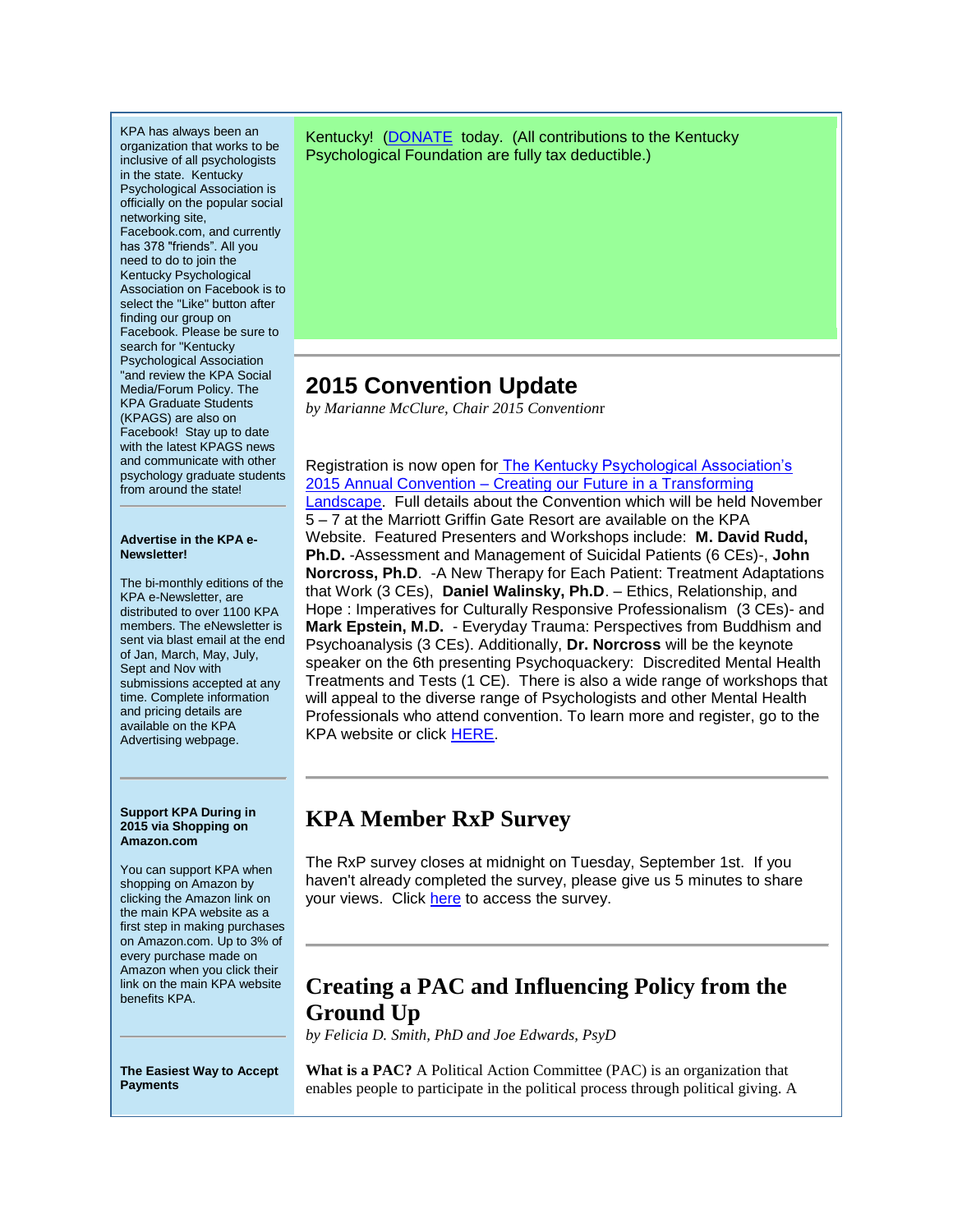The Kentucky Psychological Association is pleased to offer member merchant accounts credit and debit card processing for your practice. A merchant account provides your clients with a convenient and immediate payment option and makes it easy for them to pay you for your services. Accept payment for consultation fees, counseling sessions and insurance copays. With a merchant account, you can:

•Accept Visa, MasterCard, Discover & AMEX. •Control cash flow & increase business. •Save up to 25% off standard bank fees. •No contract or annual fees. •No cost to transfer services call to compare!

The process is simple. Begin accepting payments today! Call 866-376-0950 or visi[t www.affinipay.com/kpa.](http://www.kpa.org/link.asp?e=alexandra@kpa.org&job=2028571&ymlink=3983615&finalurl=http%3A%2F%2Fwww%2Eaffinipay%2Ecom%2Fkpa)

### **KPA Home Study Opportunities**

Under revised KRS CE regulations, you can now earn up to 12 credits per licensure cycle for home study courses. See what KPA has to offer...

### **2015 WEBINAR SERIES NOW AVAILABLE!**

*[A TRANSFORMING](http://www.kpa.org/link.asp?e=alexandra@kpa.org&job=2028571&ymlink=3983615&finalurl=https%3A%2F%2Fkpa%2Esite%2Dym%2Ecom%2Fstore%2FViewProduct%2Easpx%3Fid%3D4111200)  [PARTNERSHIP FOR HEALTH](http://www.kpa.org/link.asp?e=alexandra@kpa.org&job=2028571&ymlink=3983615&finalurl=https%3A%2F%2Fkpa%2Esite%2Dym%2Ecom%2Fstore%2FViewProduct%2Easpx%3Fid%3D4111200)  [CARE: PSYCHOLOGY AND](http://www.kpa.org/link.asp?e=alexandra@kpa.org&job=2028571&ymlink=3983615&finalurl=https%3A%2F%2Fkpa%2Esite%2Dym%2Ecom%2Fstore%2FViewProduct%2Easpx%3Fid%3D4111200)  [INTEGRATIVE PRIMARY](http://www.kpa.org/link.asp?e=alexandra@kpa.org&job=2028571&ymlink=3983615&finalurl=https%3A%2F%2Fkpa%2Esite%2Dym%2Ecom%2Fstore%2FViewProduct%2Easpx%3Fid%3D4111200)  [CARE](http://www.kpa.org/link.asp?e=alexandra@kpa.org&job=2028571&ymlink=3983615&finalurl=https%3A%2F%2Fkpa%2Esite%2Dym%2Ecom%2Fstore%2FViewProduct%2Easpx%3Fid%3D4111200) Susan McDaniel, Ph.D., APA President-elect*

*[ETHICAL ISSUES](http://www.kpa.org/link.asp?e=alexandra@kpa.org&job=2028571&ymlink=3983615&finalurl=https%3A%2F%2Fkpa%2Esite%2Dym%2Ecom%2Fstore%2FViewProduct%2Easpx%3Fid%3D4111200)  [PSYCHOLOGISTS FACE IN](http://www.kpa.org/link.asp?e=alexandra@kpa.org&job=2028571&ymlink=3983615&finalurl=https%3A%2F%2Fkpa%2Esite%2Dym%2Ecom%2Fstore%2FViewProduct%2Easpx%3Fid%3D4111200)  [INTEGRATED PRIMARY](http://www.kpa.org/link.asp?e=alexandra@kpa.org&job=2028571&ymlink=3983615&finalurl=https%3A%2F%2Fkpa%2Esite%2Dym%2Ecom%2Fstore%2FViewProduct%2Easpx%3Fid%3D4111200)  [CARE: ARE CURRENT APA](http://www.kpa.org/link.asp?e=alexandra@kpa.org&job=2028571&ymlink=3983615&finalurl=https%3A%2F%2Fkpa%2Esite%2Dym%2Ecom%2Fstore%2FViewProduct%2Easpx%3Fid%3D4111200)  [GUIDELINES SUFFICIENT OR](http://www.kpa.org/link.asp?e=alexandra@kpa.org&job=2028571&ymlink=3983615&finalurl=https%3A%2F%2Fkpa%2Esite%2Dym%2Ecom%2Fstore%2FViewProduct%2Easpx%3Fid%3D4111200)  [DO THEY FALL SHORT?](http://www.kpa.org/link.asp?e=alexandra@kpa.org&job=2028571&ymlink=3983615&finalurl=https%3A%2F%2Fkpa%2Esite%2Dym%2Ecom%2Fstore%2FViewProduct%2Easpx%3Fid%3D4111200) Christina Runyan, Ph.D., ABPP*

**INCREASING VALUE** *[THROUGH PEDIATRIC](http://www.kpa.org/link.asp?e=alexandra@kpa.org&job=2028571&ymlink=3983615&finalurl=https%3A%2F%2Fkpa%2Esite%2Dym%2Ecom%2Fstore%2FViewProduct%2Easpx%3Fid%3D4429455)  [INTEGRATED CARE](http://www.kpa.org/link.asp?e=alexandra@kpa.org&job=2028571&ymlink=3983615&finalurl=https%3A%2F%2Fkpa%2Esite%2Dym%2Ecom%2Fstore%2FViewProduct%2Easpx%3Fid%3D4429455)* William Douglas (Doug) Tynan, PAC raises funds from individuals with common interests and distributes funds to candidates for political office. A PAC allows individuals to pool their resources and thus increase their visibility and voice in the political process.

**Why does KPA need a PAC?** Following much research and deliberation, KPA's Board of Directors (BOD) voted to create a PAC for our association. The task of advocating for psychology in Frankfort has become increasingly complex. A number of professional groups are diversifying their advocacy efforts to include political giving as a mechanism to build stronger relationships with policy makers. Indeed, there are presently 24 healthcare-related PACs in Kentucky (including nurse anesthetists, optometrists, and occupational therapists), and a significant number of state psychological associations have formed PACs. The current reality is that it will be increasingly difficult for an organization such as KPA to maintain influence in Frankfort without the expansion of our advocacy efforts to include political giving. KPA itself cannot donate to political parties or individual legislators. Thus, a PAC is a separate financial and legal entity that would advocate for the policy priorities identified by KPA's members. A PAC for KPA serves as a means of supporting legislators who are champions for psychology, who share our commitment to improve the health of the Commonwealth, and who would advance psychology's legislative advocacy priorities.

**What can you do to support the PAC?** The PAC is in its early stages of development. In accordance with the structure set out by the KPA BOD, the current KPA President, David Olson, PhD, has appointed co-chairs, Felicia Smith, PhD, and Joe Edwards, PsyD to lead the creation of the PAC. There are three important ways that you can actively support the development of this ground up initiative to advance psychology's priorities:

1. *Serve on KPAs Political Action Committee*. We are seeking KPA members who are passionate about advocacy; action oriented; and forward thinking in their perspective about the role of psychology in promoting education, health and wellness in Kentucky. If you would like to serve on behalf of our members to protect and advance our interests, this is your Call to Action! Contact Felicia Smith, PhD (drfsmith@gmail.com) or Joe Edwards, PsyD (joeedwards@iglou.com).

2. *Donate to KPAs Political Action Committee*. By contributing to the KPA PAC, you enhance the likelihood that KPA's voice can be heard in this complicated political climate. Choosing not to be involved leaves the door open to other groups to dictate topics that are important to psychology. Every contribution to the PAC assists in influencing important political decisions and helps us further empower psychology in our state legislature. Consider a sustaining contribution to ensure that the PAC remains robust year after year. To pledge your support, contact Felicia Smith, PhD (drfsmith@gmail.com) or Joe Edwards, PsyD (joeedwards@iglou.com).

3. *Spread the word about KPAs Political Action Committee*. At the 2015 KPA Annual Convention, we will formally introduce the PAC initiative to our membership. You can help by sharing the good news about this initiative among others within the profession. As KPA and the PAC solicit feedback and distribute information about our advocacy priorities, participate in the discussion and spread the word among your colleagues! We need everyone to become involved!

The formation of a PAC is a crucial element of KPAs advocacy strategy. The Board's decision to create a PAC reflects KPAs commitment to addressing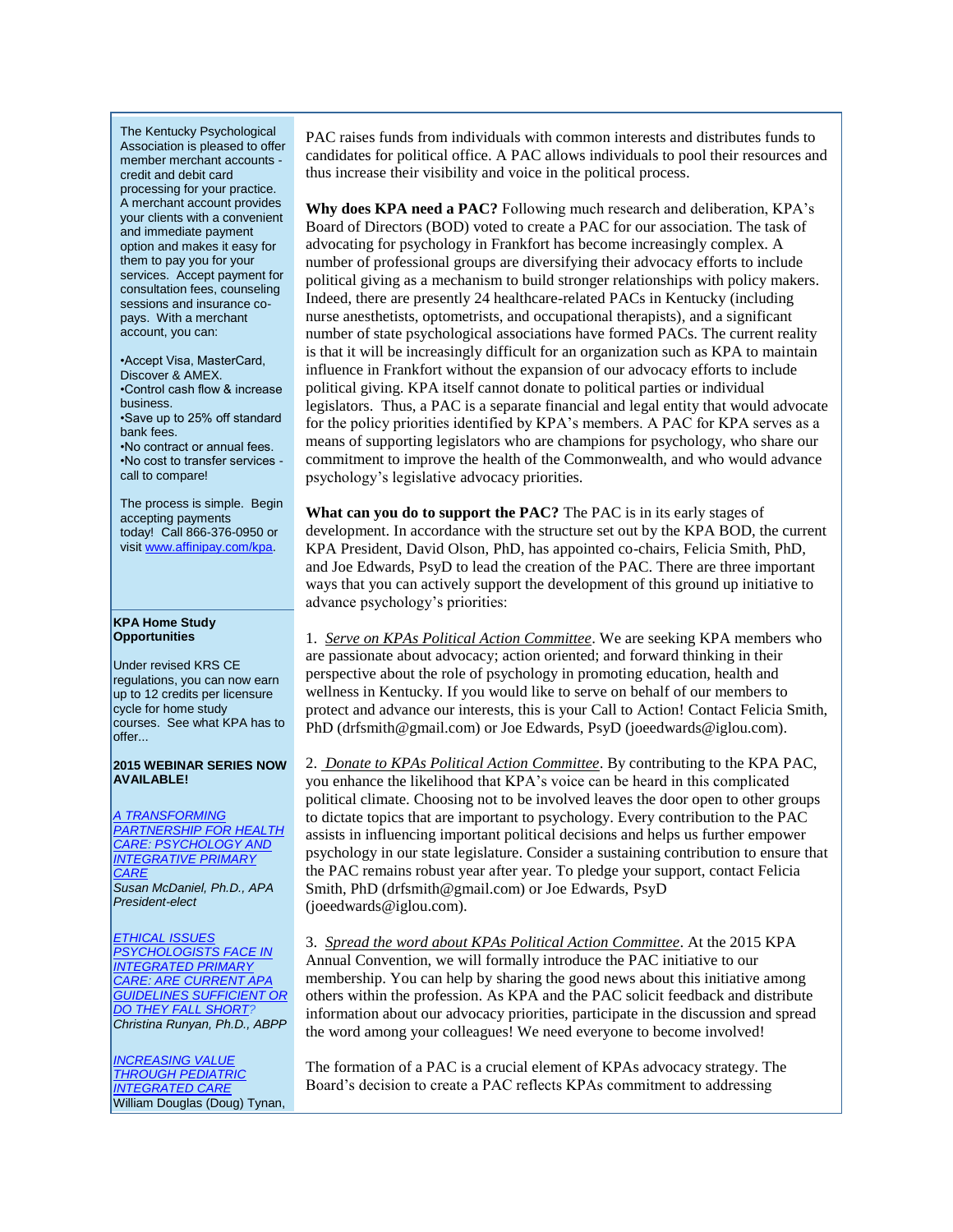| Jr., Ph.D.<br>PSYCHOSOCIAL ONCOLOGY<br><b>IN INTEGRATIVE</b><br><b>PRACTICE: ADDRESSIING</b><br><b>PATIENT NEEDS USING</b><br><b>EVIDENCE BASED</b> | concerns that are important to our profession, and more specifically those of KPA<br>members. We look forward to utilizing our PAC as an opportunity for psychology<br>to have a voice in the political process.                                                                                                                                                                                                                                                                                                                             |
|-----------------------------------------------------------------------------------------------------------------------------------------------------|----------------------------------------------------------------------------------------------------------------------------------------------------------------------------------------------------------------------------------------------------------------------------------------------------------------------------------------------------------------------------------------------------------------------------------------------------------------------------------------------------------------------------------------------|
|                                                                                                                                                     |                                                                                                                                                                                                                                                                                                                                                                                                                                                                                                                                              |
| <b>APPROACHES</b><br>Timothy Pearman, Ph.D.                                                                                                         | ICD-10 is Blazing Our Way!                                                                                                                                                                                                                                                                                                                                                                                                                                                                                                                   |
|                                                                                                                                                     | by Laurie Grimes, PhD                                                                                                                                                                                                                                                                                                                                                                                                                                                                                                                        |
| <b>PALLIATIVE CARE AND</b><br><b>HOSPICE: AN INTEGRATIVE</b><br><b>RESPONSE FOR A MENTAL</b>                                                        | <b>KPA Director of Professional Affairs</b>                                                                                                                                                                                                                                                                                                                                                                                                                                                                                                  |
| <b>HEALTH ISSUE</b><br>Julia Kasl-Godley, Ph.D.                                                                                                     | For those who don't like change, these are trying times. Just as we are finding<br>our way through EHRs, MCOs, and DSM-5 (to name a few), now, in fewer<br>than 100 days, there will be a major shift in coding procedures when the<br>transition to ICD-10-CM (clinical modification) goes in to effect October 1st. If<br>you are thinking "who cares," are feeling indifferent, or are procrastinating on                                                                                                                                 |
| View the <b>KPA Home Study</b><br>Page                                                                                                              | preparing for the transition, please read on. Here are some things you need to<br>know:                                                                                                                                                                                                                                                                                                                                                                                                                                                      |
| for additional options.                                                                                                                             | • This ain't yer momma's ICD. The ICD-10 is a beast - it's complicated, it's<br>comprehensive, and it's cumbersome. You need training and preparation - this<br>is not a pull-an-all-nighter-and-ace-the-test, cram-worthy material.                                                                                                                                                                                                                                                                                                         |
|                                                                                                                                                     | • Get cozy with the Blue Book, the companion manual to ICD-10-CM's code<br>set, and the home to the clinical descriptions and diagnostic criteria for ICD-10<br>diagnoses. It's a 267-page download, so take a break from the melatonin and<br>SleepEze and get comfortable.                                                                                                                                                                                                                                                                 |
|                                                                                                                                                     | • The jump from DSM-IV/ICD-9 to DSM-5/ICD-10 is cavernous. Since ICD-9<br>codes and DSM-IV codes were essentially the same, no effort was required on<br>our part to know the ICD system. This could not be farther from the truth with<br>ICD-10 and DSM-5!! The two systems are quite different. Sure, there is a<br>crosswalk in DSM-5, but it is incomplete and unreliable. The two manuals are<br>not aligned and sometimes are not compatible - there are over 300 differences<br>between them.                                        |
|                                                                                                                                                     | • There is no either/or picking and choosing. All HIPAA-covered entities are<br>mandated to use ICD-10 and CMS – the top dog decision-maker for all things<br>health reimbursement related - will only recognize ICD-10. So you will not be<br>paid by a third-party payer after September 30 if you do not use ICD-10. But<br>don't throw the DSM-5 away and pledge total loyalty to the ICD-10, because<br>DSM-5 diagnostic conceptualization will still be necessary and required for<br>clinical documentation. We have to be bilingual. |
|                                                                                                                                                     | • And speaking of your language skills, can you define anakastic? Do you<br>know diagnostic criteria for hyperkenesis? What will you do with your DSM-5-<br>diagnosed Binge-Eating Disorder patient, because there is no such diagnosis<br>in ICD-10? Do know an F from a Z or R code? The language, the diagnostic<br>criteria, the symptom duration requirements, the number of disorder subtypes<br>- there are differences everywhere!                                                                                                   |
| <b>Kentucky Psychological</b><br><b>Association</b><br>120 Sears Ave, Ste 214<br>Louisville, KY 40207                                               | • The ICD covers all health issues and runs thousands of pages long. For the<br>most part, we can focus on Chapter 5, the section on Mental and Behavioral<br>Disorders.                                                                                                                                                                                                                                                                                                                                                                     |
| 502-894-0777<br>kpa@kpa.org<br>www.kpa.org                                                                                                          | The good news is there is lots of help out there. The following resources will                                                                                                                                                                                                                                                                                                                                                                                                                                                               |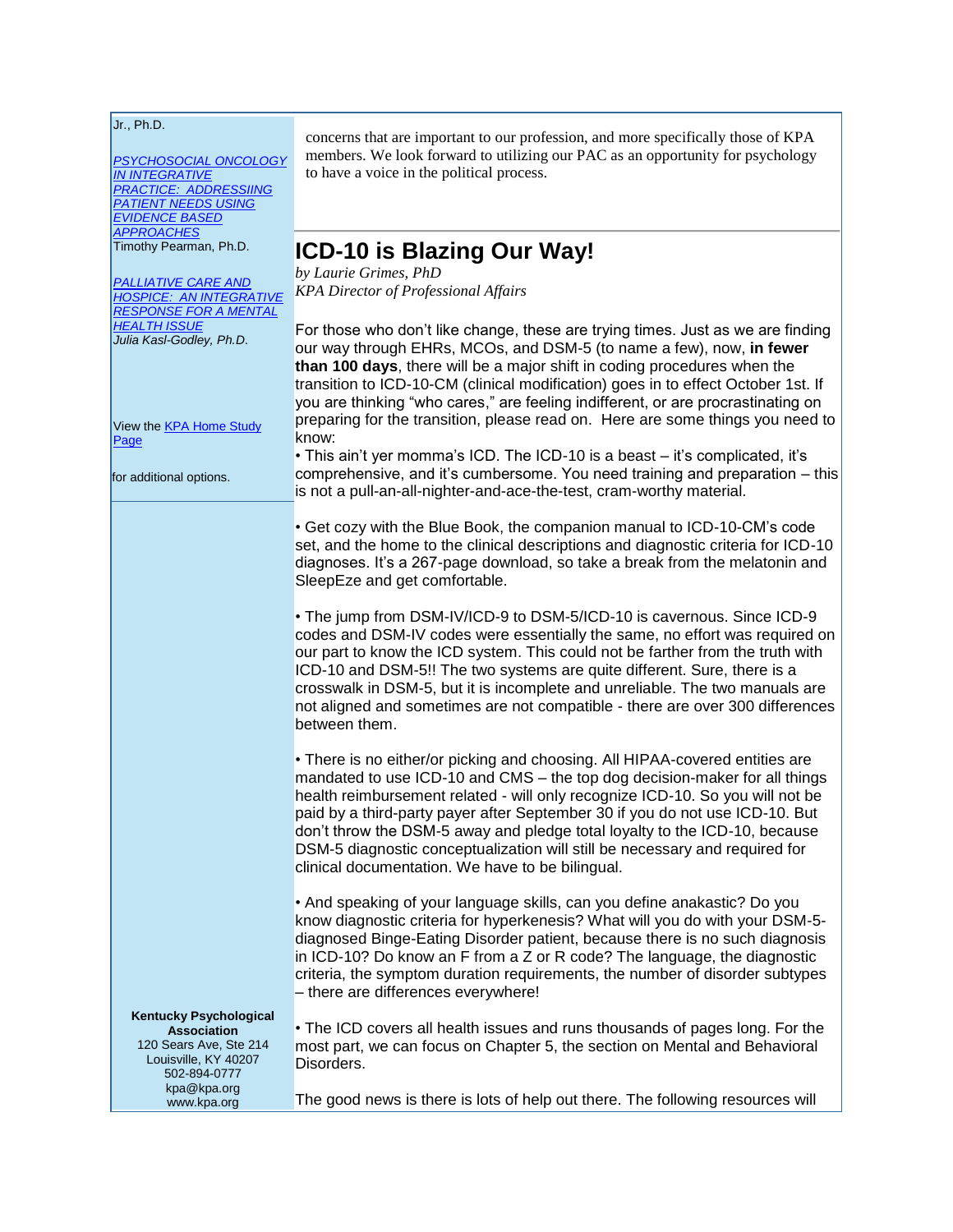help get you started on your ICD-10 education or lead you to resources for higher levels of mastery. The clock is ticking.....

The CMS (The Centers for Medicare and Medicaid Services) website has many helpful links at [http://www.cms.gov/Medicare/Coding/ICD10/ProviderResources.html/](http://www.kpa.org/link.asp?e=alexandra@kpa.org&job=2028571&ymlink=3983615&finalurl=http%3A%2F%2Fwww%2Ecms%2Egov%2FMedicare%2FCoding%2FICD10%2FProviderResources%2Ehtml%2C) not the

least of which is "Road to Ten" for basic background information on ICD.

The World Health Organization (WHO) has an interactive training guide that can be found at [http://apps.who.int/classifications/apps/icd/ICD10Training/](http://www.kpa.org/link.asp?e=alexandra@kpa.org&job=2028571&ymlink=3983615&finalurl=http%3A%2F%2Fapps%2Ewho%2Eint%2Fclassifications%2Fapps%2Ficd%2FICD10Training%2F). Select a portion of the ICD-10 (the behavioral disorders section takes about 80 minutes) and self-assess your knowledge through training examples. The WHO also offers the free 267-page download of the Blue Book at [http://www.who.int/classifications/icd/en/bluebook.pdf.](http://www.kpa.org/link.asp?e=alexandra@kpa.org&job=2028571&ymlink=3983615&finalurl=http%3A%2F%2Fwww%2Ewho%2Eint%2Fclassifications%2Ficd%2Fen%2Fbluebook%2Epdf) (It can also be purchased from Amazon for \$44.)

[http://www.theclinicianstoolbox.com/](http://www.kpa.org/link.asp?e=alexandra@kpa.org&job=2028571&ymlink=3983615&finalurl=http%3A%2F%2Fwww%2Etheclinicianstoolbox%2Ecom%2F) includes background on the structure and use of ICD-10 for mental health providers. Carol Goodheart's book, A Primer for ICD-10cm Users (Goodheart, 2014).

[http://www.cdc.gov](http://www.kpa.org/link.asp?e=alexandra@kpa.org&job=2028571&ymlink=3983615&finalurl=http%3A%2F%2Fwww%2Ecdc%2Egov) has ICD documents and resources.

http://www.lcd10data.com offers several resources, including coding translation.

Passport has resources for their providers at [www.Passporthealthplan.com.](https://email21.secureserver.net/www.Passporthealthplan.com)

At [http://my.apa.org/,](http://www.kpa.org/link.asp?e=alexandra@kpa.org&job=2028571&ymlink=3983615&finalurl=http%3A%2F%2Fmy%2Eapa%2Eorg%2F) members of the APAPO (APA Practice Organization) can access a free web-based application under "Practice Tools" featuring diagnostic codes for Chapter 5 (Mental, Behavioral and Neurodevelopmental Disorders).

The find-a-code website at [http://www.findacode.com/search/search.php](http://www.kpa.org/link.asp?e=alexandra@kpa.org&job=2028571&ymlink=3983615&finalurl=http%3A%2F%2Fwww%2Efindacode%2Ecom%2Fsearch%2Fsearch%2Ephp) will suggest options for translating a DSM diagnosis into an ICD-10 code.

\_\_\_\_\_\_\_\_\_\_\_\_\_\_\_\_\_\_\_\_\_\_\_\_\_\_\_\_\_\_\_\_\_\_\_\_\_\_\_\_\_\_\_\_\_\_\_\_\_\_\_\_\_\_\_\_\_\_\_\_\_\_

There are many webinars and CE seminars available from a range of organizations.

# **Q&A on Current Issues in Ethics…..**

*by KPA Ethics Committee*

## **Ethical Question:**

\_\_\_\_\_\_\_\_\_\_\_\_\_\_

The Ethics Committee received a question regarding a parent who scheduled testing for her child, but then changed her mind and decided to go elsewhere. The parent was insistent that she be given the questionnaires already completed as a portion of the assessment that were now in the child's file. This may not seem to be a complicated issue on the surface. But questions may form in the provider's mind, such as: Can I provide a copy or original of the questionnaire to the new provider? Can I provide a copy to the parent along with an interpretive summary? Do I do the interpretive summary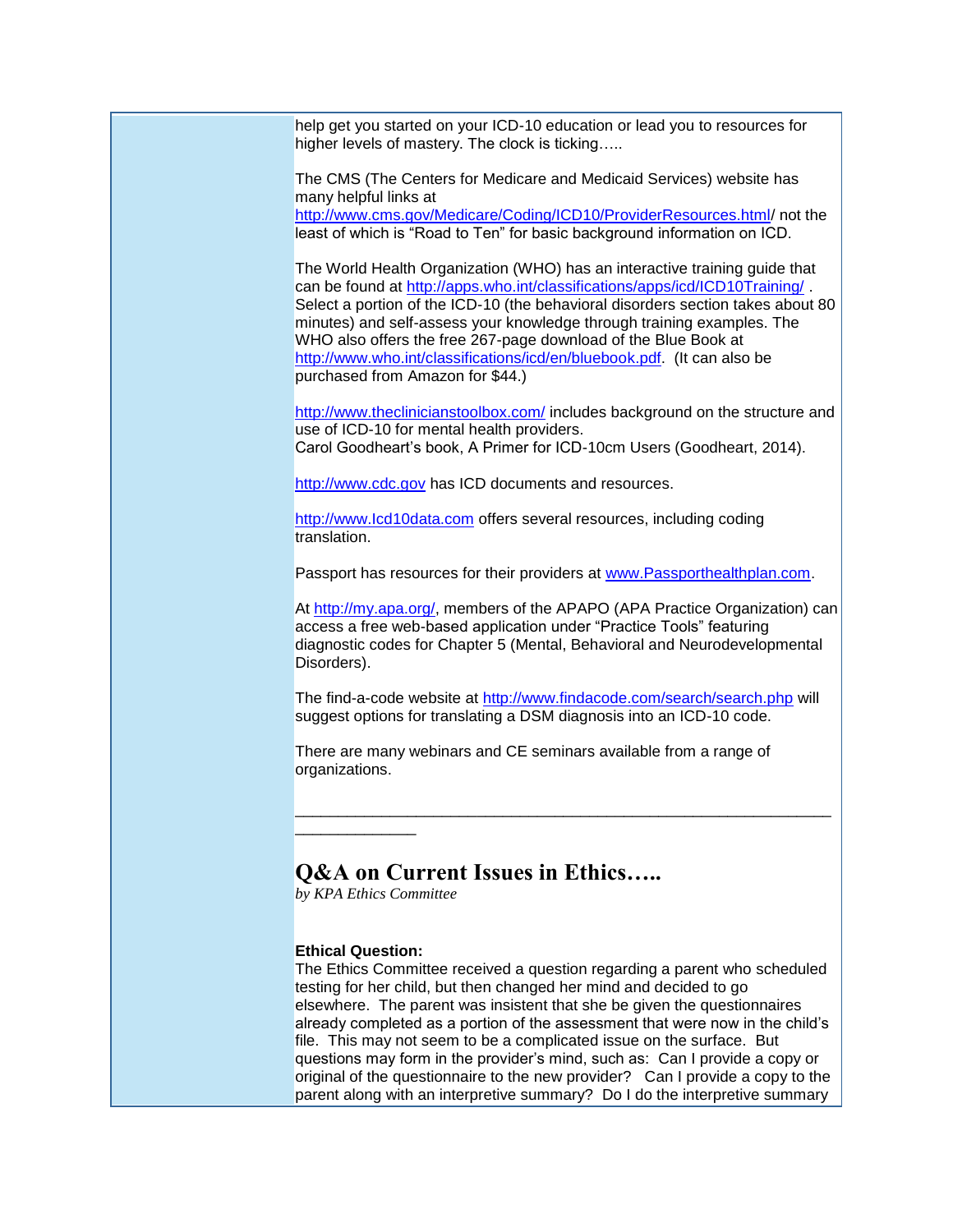and nothing else?

### **Relevant ethical standards to consider may be:**

### **3.09 Cooperation with Other Professionals**

When indicated and professionally appropriate, psychologists cooperate with other professionals in order to serve their clients/patients effectively and appropriately.

### **4.05 Disclosures**

(a) Psychologists may disclose confidential information with the appropriate consent of the organizational client, the individual client/patient or another legally authorized person on behalf of the client/patient unless prohibited by law.

## **9.04 Release of Test Data**

(a) The term test data refers to raw and scaled scores, client/patient responses to test questions or stimuli and psychologists' notes and recordings concerning client/patient statements and behavior during an examination. Those portions of test materials that include client/patient responses are included in the definition of test data. Pursuant to a client/patient release, psychologists provide test data to the client/patient or other persons identified in the release. Psychologists may refrain from releasing test data to protect a client/patient or others from substantial harm or misuse or misrepresentation of the data or the test, recognizing that in many instances release of confidential information under these circumstances is regulated by law.

(b) In the absence of a client/patient release, psychologists provide test data only as required by law or court order.

### **9.11 Maintaining Test Security**

The term test materials refers to manual, instruments, protocols and test questions or stimuli and does not include test data as defined in Standard 9.04, Release of Test Data. Psychologists make reasonable efforts to maintain the integrity and security of test materials and other assessment techniques consistent with law and contractual obligations, and in a manner that permits adherence to the Ethics Code.

Celia Fisher (Decoding the Ethics Code: A Practical Guide for Psychologists) goes on to state, "Recognizing that availability of test questions and scoring criteria may compromise the validity of a test for future use with a client/patient or other individuals exposed to the information, Standard 9.04 distinguishes "test data" which under most circumstances must be provided upon a client/patient release, from "test materials," which under most circumstances should not. The definition of "test data" does not include test manuals, protocols for administering or scoring responses, or test items unless these materials include the client's/patient's responses or scores or the psychologist's contemporaneous notes on the client's/patient's testing responses or behaviors. If testing protocols allow, it is good practice for psychologists to record client/patient responses on a form separated from the test items themselves to ensure that upon client/patient request only the test data and not the test material itself need be released."

**Relevant sections of the KY Code of Conduct to consider may be:**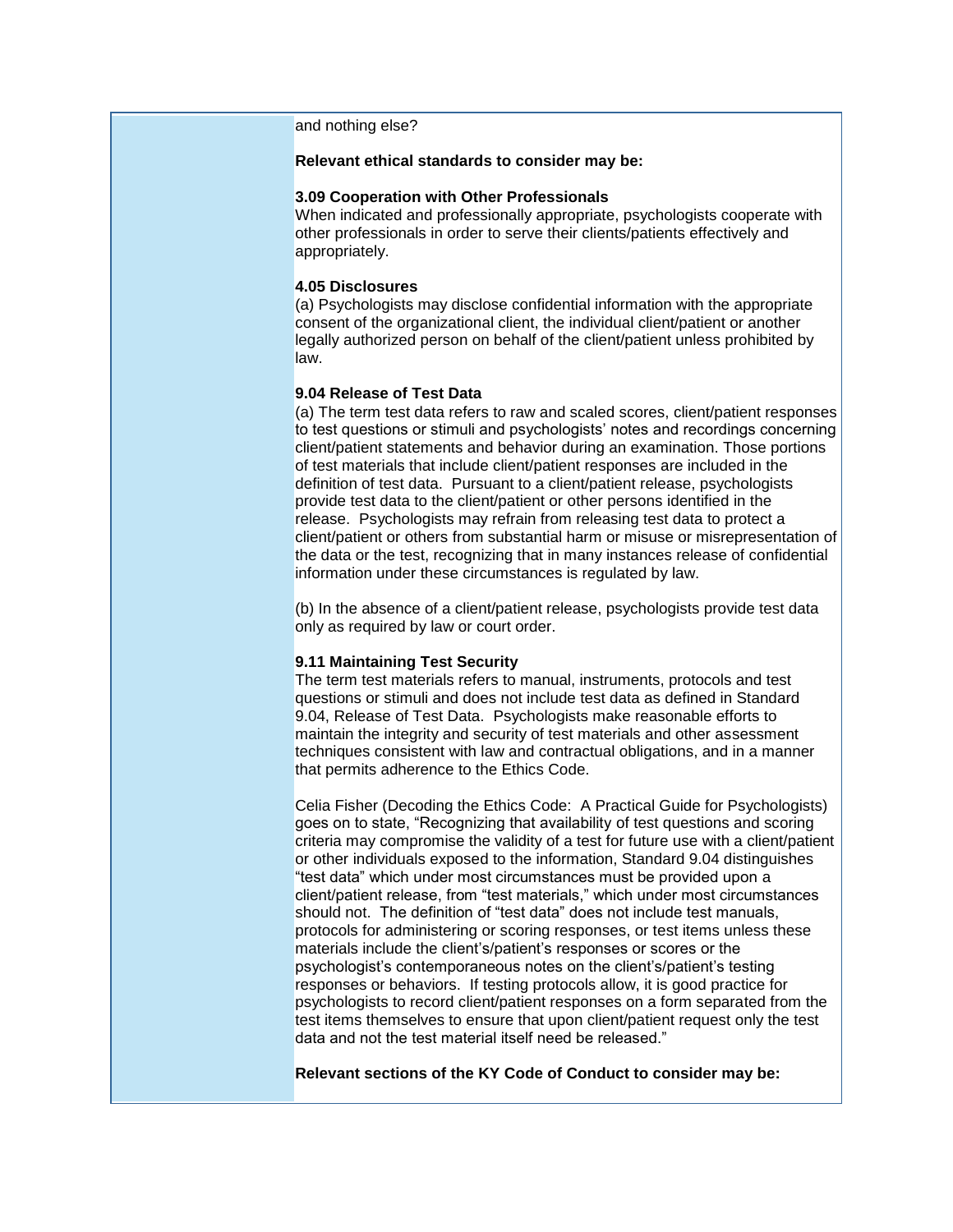## **Section 10 (201 KAR 26:145)**

(1) Confidential information. The credential holder shall treat as confidential assessment results or interpretations regarding an individual. (2) Protection of integrity of assessment procedures. The credential holder shall not disseminate a psychological test in a way that may invalidate it. (3) Information for professional users. The credential holder offering an assessment procedure of automated interpretation service to another professional shall accompany this offering by a manual or other printed material which describes the development of the assessment procedure or service, the rationale, evidence of validity and reliability, and characteristics of the normative population. The credential holder shall state the purpose and application for which the procedure is recommended and identify special qualifications required to administer and interpret it properly. The credential holder shall ensure that advertisements for the assessment procedure or interpretive service are factual.

# **KPA Member Resources**

**Technology Resource** - Dr. Dan Florell, presenter of the June 21st, 2013 KPA CE Workshop[, Advanced Supervision: Influence of Technology,](http://www.kpa.org/link.asp?e=alexandra@kpa.org&job=2028571&ymlink=3983615&finalurl=http%3A%2F%2Fwww%2Ekpa%2Eorg%2Fgeneral%2Fcustom%2Easp%3Fpage%3D680) has been gracious enough to share an audio recording of his workshop with KPA members interested in the advancements of technology and their use in the field of psychology.

**Clinical Psychology** – Overview and Effectiveness PowerPoint courtesy of KPA Member Eric Russ, Ph.D., University of Louisville. Click here to access the Powerpoint presentation.

**Ethics Resource** - The KPA Ethics Committee has developed a list of resources for KPA members aimed to help psychologists find [resources](http://www.kpa.org/link.asp?e=alexandra@kpa.org&job=2028571&ymlink=3983615&finalurl=http%3A%2F%2Fkpa%2Esite%2Dym%2Ecom%2F%3Fpage%3D19%26hhSearchTerms%3D%2522resources%2522%23Ethics) about self-assessment, self-care and the development of skills, relationships, and personal qualities that will allow them to be less vulnerable to ethical breaches and "slippery slopes" in their professional careers and foster ethical awareness that leads to optimal practice. The posted resources define and discuss the stress—distress—impairment continuum, and the vulnerability at any point along the way to an ethical violation. They touch on topics such as risk factors, prevention of impairment, intervening with an impaired colleague, treatment options and the national movement toward establishing colleague assistance programs.

# **Getting your license, keeping your license, and losing your license. Part two – what Master's degree education is required?**

*by guest contributor, Mark R. Brengelman, JD*

This article is the second in a multi-part series covering the basics of licensure as a psychologist in Kentucky. While most readers of this KPA eNewsletter will have already completed the lengthy professional education to qualify for a license to practice psychology, it is helpful to review the educational requirements to be a Master's degree psychologist.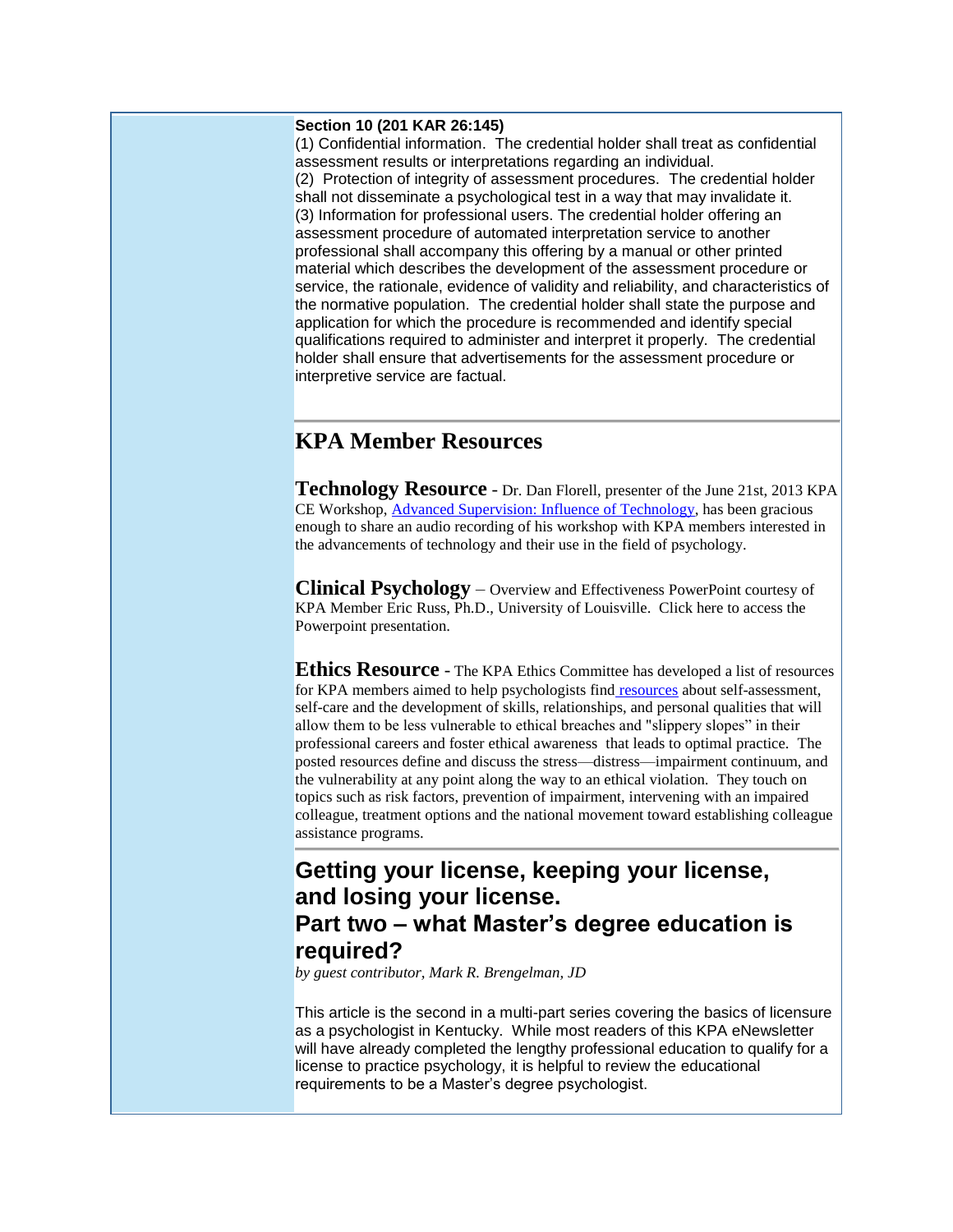This second part of this series focuses on those Master's degree requirements. The next part will review the nuts and bolts of applying for a license to practice psychology for all psychologists. Another part applicable to all psychologists will review keeping one's license to practice as a psychologist in Kentucky. Finally, a concluding part in this series will be an overview of losing one's license to practice psychology in Kentucky.

As stated in the prior article on doctoral-educated psychologists, some states, such as Kentucky, credential psychologists at both the Master's degree and the doctoral level. Kentucky has the unusual history of having gone from both doctoral and Master's degree, to doctoral only, then back to both doctoral and Master's degree requirements.

Obtaining a Master's degree qualifies the applicant to practice psychology in Kentucky as a "Licensed Psychological Associate," but only under supervision of a doctoral-educated, licensed psychologist. However, with time, a Master's degree psychologist may apply to practice at the independent practice level, a unique feature of Kentucky law.

Therefore, there are two routes to independent practice. Basically, upon completion of a Master's degree, such person may practice under supervision for a period of at least five years in Kentucky, then apply for an independent practice credential having met that and other requirements under law. Or, such person may continue from the Master's level to a doctoral program, complete the doctoral program and experience, then apply for a license to practice psychology, that is, to practice independently.

Kentucky law requires the Master's degree applicant to apply for a license, but with this different title, "Licensed Psychological Associate." The core similarity here is both the doctoral level educated and the masters level educated hold a "license" to practice psychology, with "license" being the operative word understood and recognized by the public and by paying insurance companies as the permission from the state to engage in this professional activity. Master's degree educated person practice under supervision, as stated above, and use different titles. They may not employ or supervise other psychologists.

Several accredited schools in Kentucky issue Master's degrees which qualify the holder to meet the educational requirements to apply for a license to practice psychology under supervision. Kentucky law specifically charges the Kentucky Board of Examiners of Psychology with the task of promulgating administrative regulations through the notice and comment rulemaking under KRS Chapter 13A. This includes defining accepted educational components. The Kentucky Board shall make such regulations: (a) Establishing requirements, standards, and tests to determine the moral, intellectual, educational, scientific, technical, and professional qualifications of applicants for licensure. (Emphasis added.)

Regardless of the exact nature of the Master's degree itself, it must be issued by a "recognized institution of higher learning" which is "a regionally accredited educational institution." Kentucky law has a 10-part standard to determine the sufficiency of any Master's degree. The Master's degree program has these foundational requirements: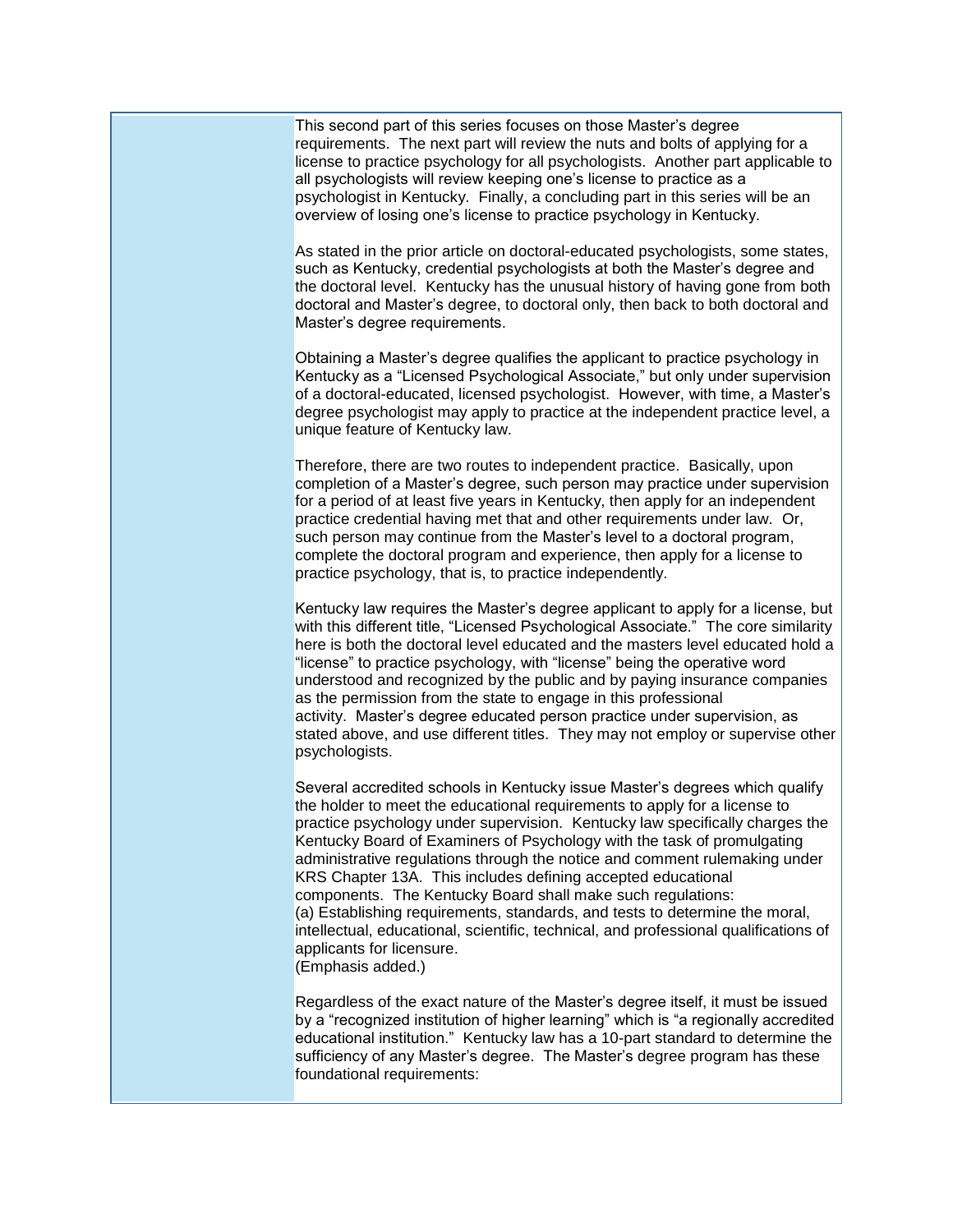(1) The program, wherever it may be administratively housed, is clearly identified by the granting institution as a psychology program. The program shall specify in pertinent institutional catalogs and brochures its intent to educate and train professional psychologists;

(2) Any thesis required for the degree is psychological in method and content and an expected product of master's training in psychology; (3) The program stands as a recognizable, coherent, organized entity within the institution;

(4) Within the psychology faculty there is clear authority and primary responsibility for the core and specialty areas whether or not the program cuts across administrative lines;

(5) The program is an integrated, organized sequence of study;

(6) There is an identifiable psychology faculty and a psychologist responsible for the program;

(7) The program has an identifiable body of students who are matriculated in that program for a degree; and

(8) The program includes educational experiences with titles such as practicum, internship or field training. This accumulated experience must be supervised by a doctoral-level psychologist and shall equal 600 hours.

Not only are the educational program requirements set by law, but the exact "curricular experiences and course work" in psychology are regulated, too. These are the numerous factors considered under law to determine it's "acceptability:"

(1) The curriculum shall encompass a minimum of forty-five (45) semester hours of graduate study.

(2) In addition to instruction in scientific and professional ethics and standards, research design and methodology, statistics and psychometrics, the core program shall require each student to demonstrate competence in each of the following content areas. This typically will be met by including a minimum of three (3) or more graduate semester hours (five (5) or more graduate quarter hours) in each of these four (4) areas:

1. Biological bases of behavior, including the subject matters of physiological psychology, comparative psychology, neuropsychology, sensation and perception, psychopharmacology.

2. Cognitive-affective bases of behavior, including the subject matters of learning, thinking, motivation, emotion.

3. Social bases of behavior, including the subject matters of social psychology, group process, organizational psychology and systems.

4. Individual differences, including the subject matters of personality theory, human development, abnormal psychology.

(3) In addition to the core program, the curriculum shall include appropriate course work as determined by the board in the specialty area of training